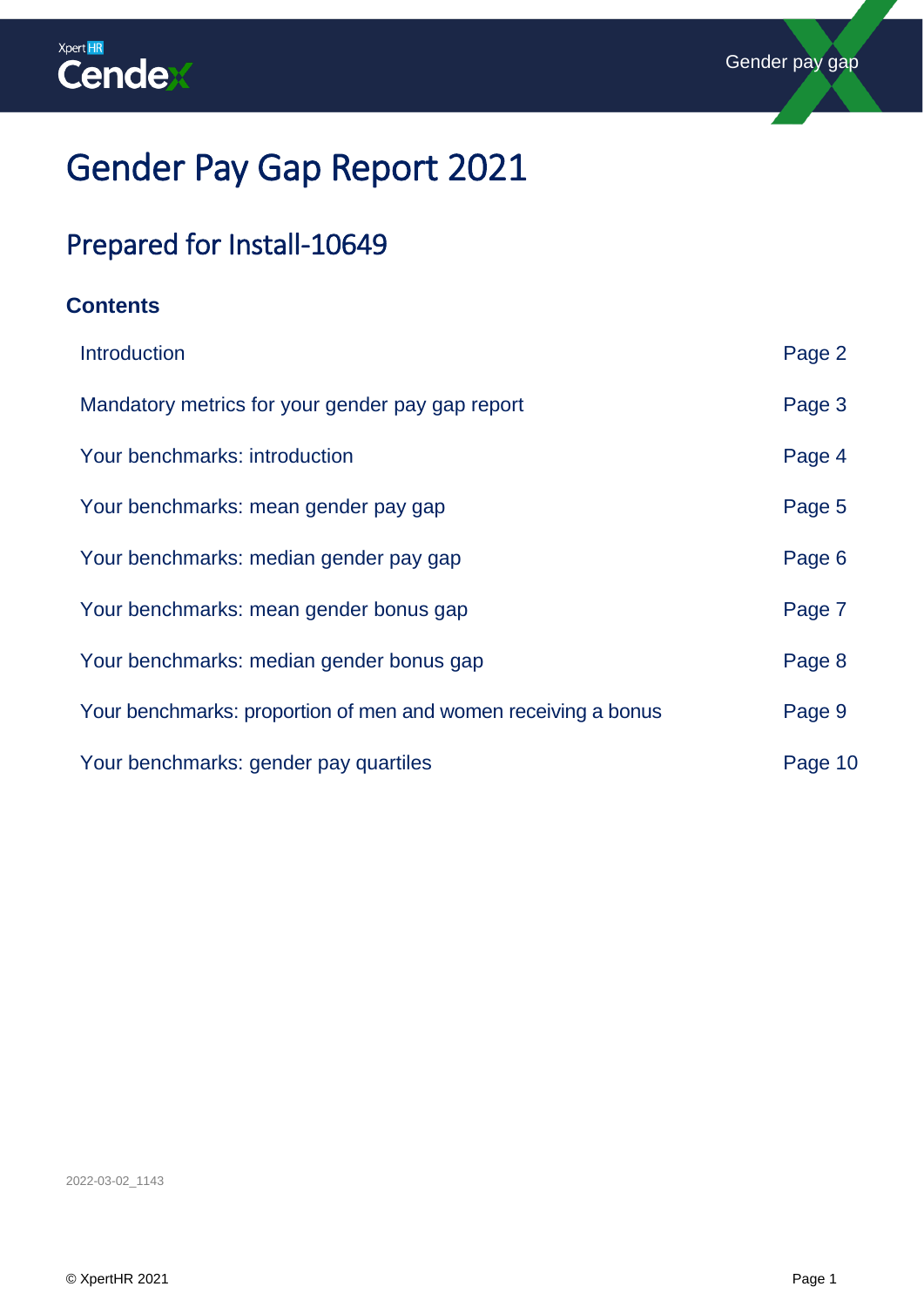# <span id="page-1-0"></span>Gender Pay Gap Report 2021

### **Introduction**

Employers with 250 or more relevant employees are required to publish gender pay gap information by April 2022, based on data from April 2021. Separate gender pay gap figures need to be submitted for each legal entity meeting this criteria. The government will also encourage smaller organisations to report their gender pay gaps on a voluntary basis. This report provides your organisation with the necessary metrics to meet the publication requirements.

Additionally, XpertHR has provided relevant benchmarks to enable your organisation to see how its gender pay gap compares with other similar organisations.

#### **Details**

This report has been prepared in line with the Equality Act 2010 (Gender Pay Gap Information) Regulations 2018 and Equality Act 2010 (Specific Duties and Public Authorities) Regulations 2018.

Snapshot date: 5 April 2021 (private sector) or 31 March 2021 (public sector)

Please note that your organisation's name has been replaced by its XpertHR installation code throughout to provide an additional layer of privacy and data security.

### **Your data submission**

Install-10649 submitted data for a total of 406 workers of which 406 were categorised as "relevant employees" and used in the reporting of bonus pay gap statistics. 350 employees were classified as "full-pay relevant employees" and were used in the reporting of hourly pay gap statistics.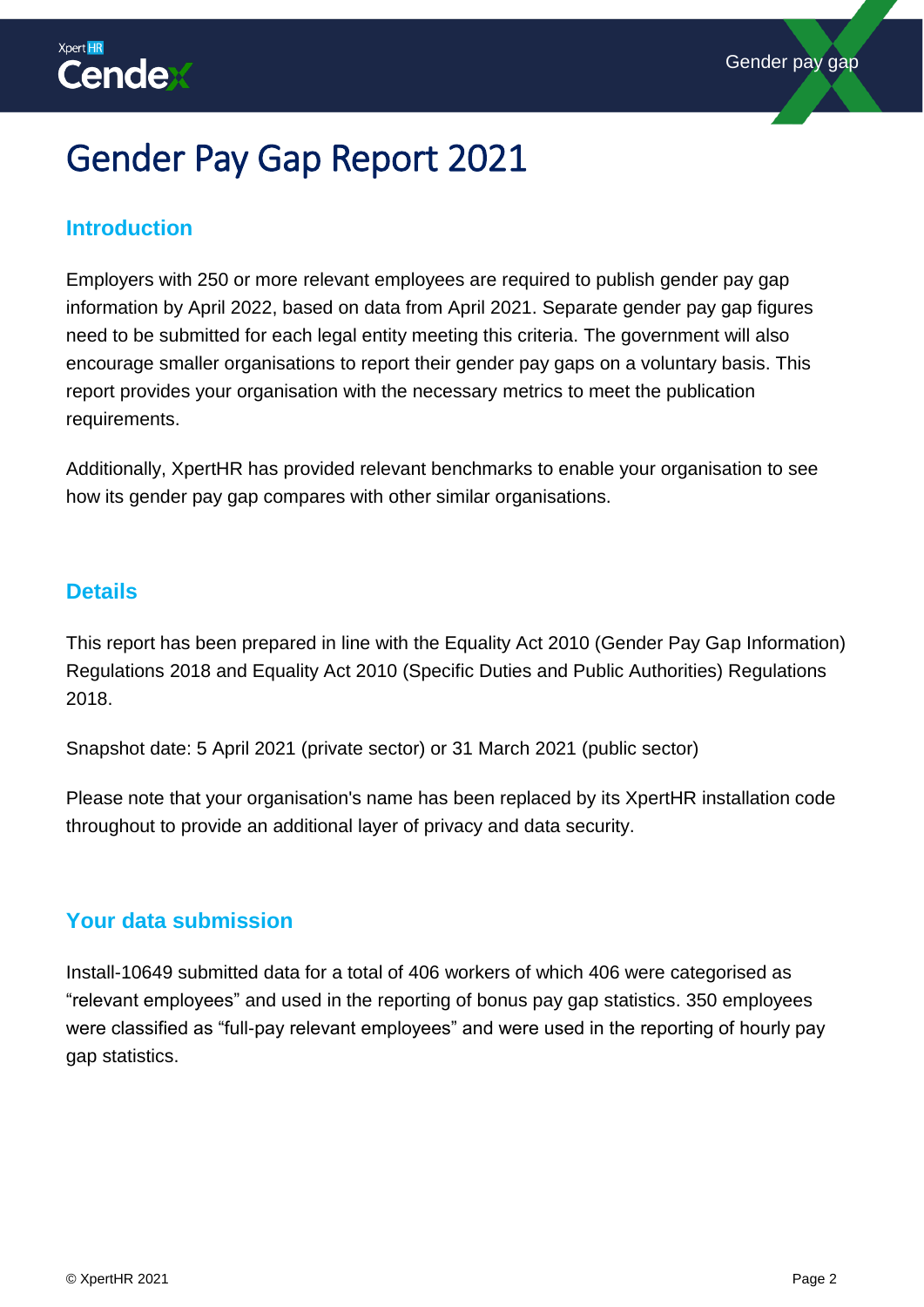

### <span id="page-2-0"></span>Mandatory metrics for your gender pay gap report

**This report has been produced by XpertHR at the request of Install-10649. The metrics within the report are intended to help Install-10649 to meet the gender pay gap reporting requirements.** 

- 1. The **mean gender pay gap** for Install-10649 is 5.9%
- 2. The **median gender pay gap** for Install-10649 is 2.9%
- 3. The percentage of:
	- o **male employees** in Install-10649 receiving a bonus is 0.0%
	- o **female employees** in Install-10649 receiving a bonus is 0.0%
- 4. The **mean gender bonus gap** for Install-10649 is --%
- 5. The **median gender bonus gap** for Install-10649 is --%
- 6. The percentage of males and females in each pay quartile band for Install-10649 is:

| <b>Band</b> | <b>Description</b>                                                                            | <b>Males</b> | <b>Females</b> |
|-------------|-----------------------------------------------------------------------------------------------|--------------|----------------|
| D           | Includes all employees whose standard hourly rate<br>places them in the upper quartile        | 37.5%        | 62.5%          |
| C           | Includes all employees whose standard hourly rate<br>places them in the upper middle quartile | <b>23.0%</b> | 77.0%          |
| B           | Includes all employees whose standard hourly rate<br>places them in the lower middle quartile | 25.0%        | 75.0%          |
| A           | Includes all employees whose standard hourly rate<br>places them in the lower quartile        | <b>28.7%</b> | 71.3%          |

The figures set out above are based on the data supplied by Install-10649 and have been calculated using the standard methodologies set out in the Equality Act 2010 (Gender Pay Gap Information) Regulations 2018.

XpertHR has used its best endeavours to provide Install-10649 with an accurate picture of its gender pay gap and with external benchmarks to set the data in context. This report should not be taken as advice to take any specific actions, and XpertHR accepts no liability for any inaccuracies or errors, or for any actions or inaction on the part of Install-10649.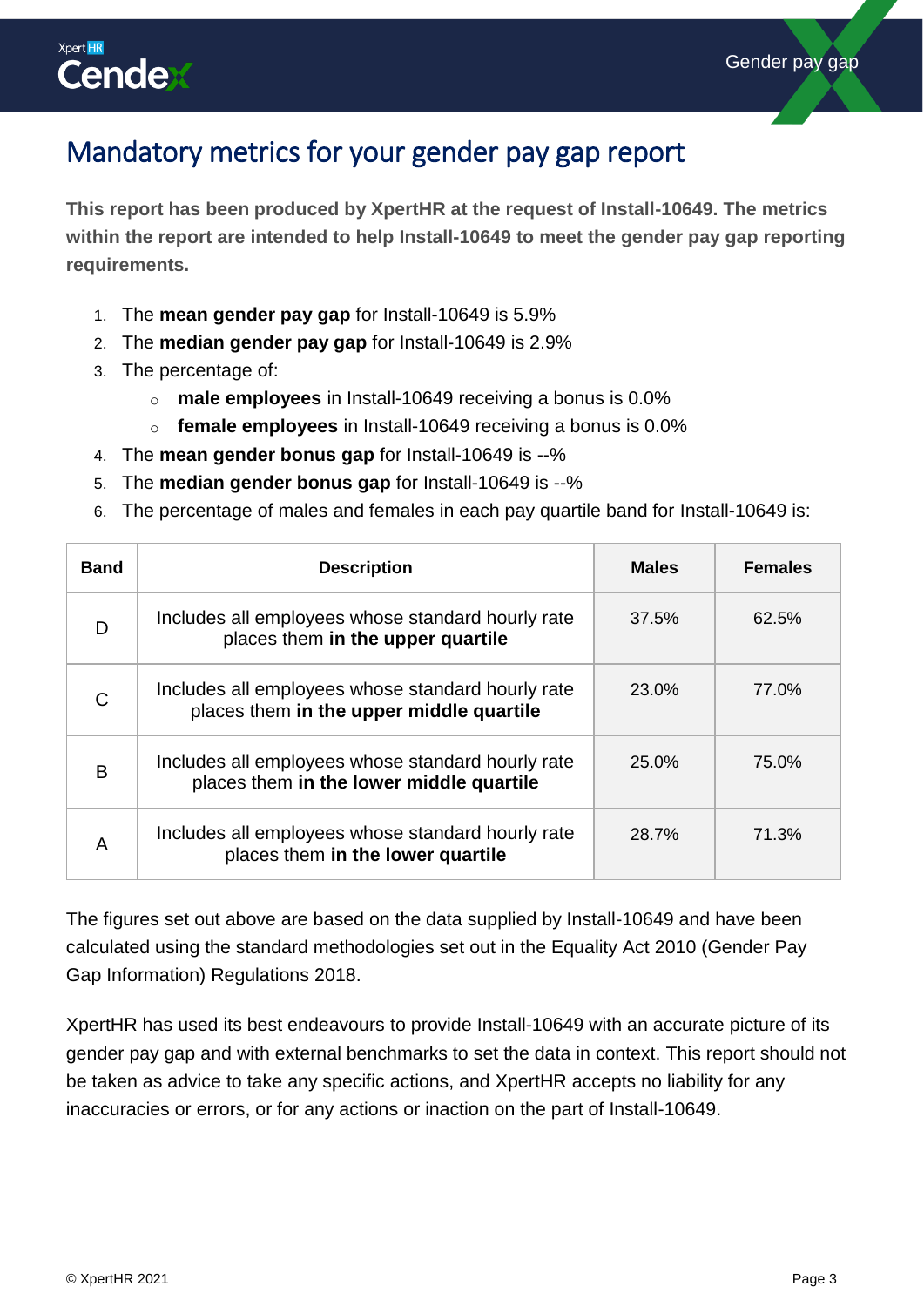

### <span id="page-3-0"></span>Your benchmarks: introduction

These pages benchmark your organisation's data against benchmarks derived from participants in the XpertHR Gender Pay Gap Reporting Service:

- Whole sample all organisations
- Sector organisations in the same broad industry sector
- Industry organisations in the same industry

Additionally, your results have been benchmarked against data from the Office for National Statistics Annual Survey of Hours and Earnings 2021:

- All organisations (UK average)
- Organisations in your industry

### **Headline result**

The mean gender pay gap for Install-10649 is 5.9%.



### Mean gender pay gap: summary chart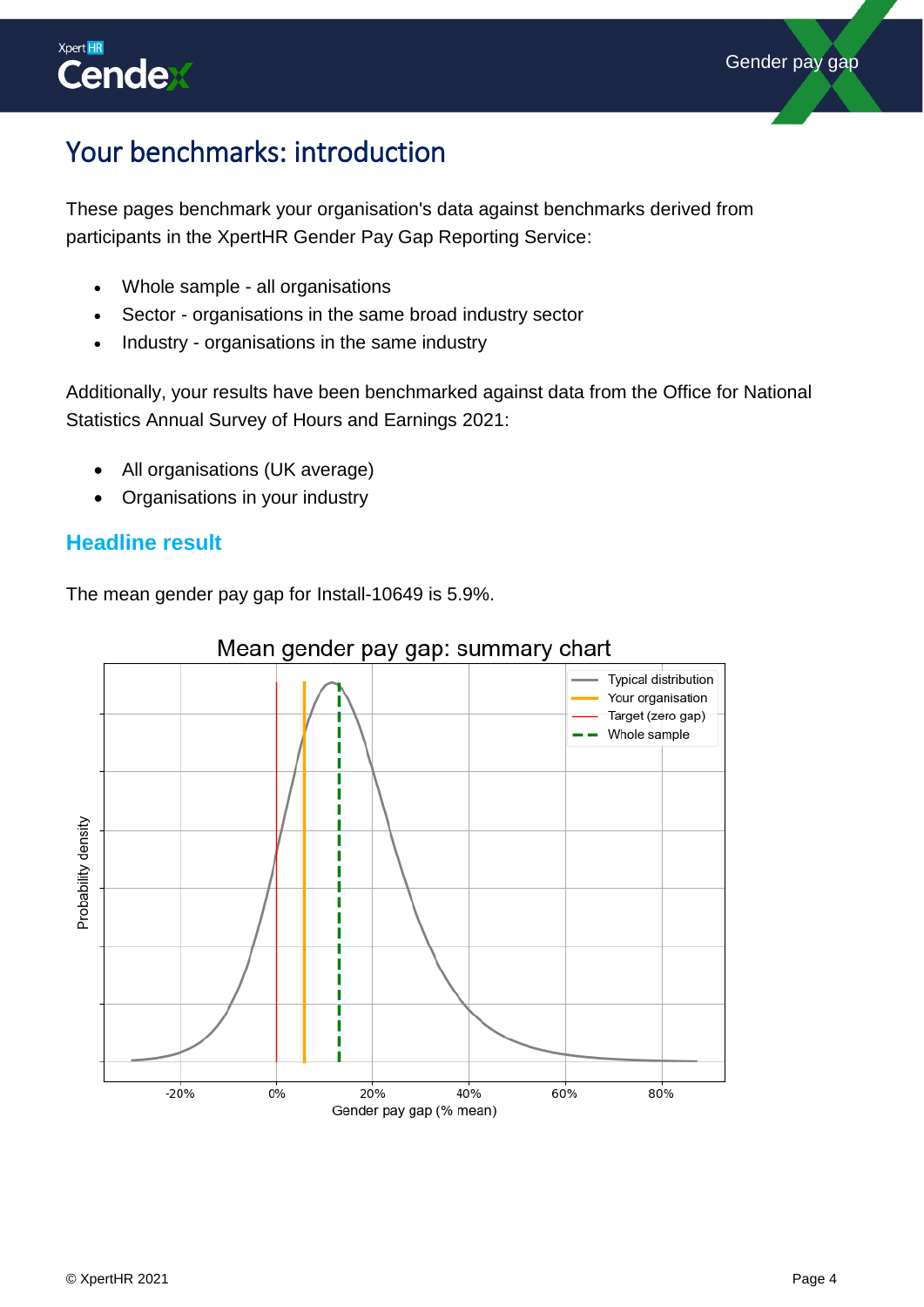

### <span id="page-4-0"></span>Mean gender pay gap

The mean gender pay gap for Install-10649 is **5.9%.** This is the figure you would need to publish in your gender pay gap report.

The monetary amounts behind this figure are:

- A mean male hourly rate of £24.36
- A mean female hourly rate of £22.93
- Or an absolute difference of £1.43 per hour

### **How does this compare?**

| <b>Source</b>              | Group                              | Mean gender pay gap (%) |
|----------------------------|------------------------------------|-------------------------|
| Your organisation          | Install-10649                      | 5.9                     |
| All 2020-21 reports        | Whole sample                       | 13.0                    |
| All 2020-21 reports        | Sector: Charities / not for profit | 7.2                     |
| All 2020-21 reports        | Industry: Not for profit           | 7.2                     |
| <b>National Statistics</b> | All employees                      | 14.4                    |
| <b>National Statistics</b> | Human health and social work       | 21.8                    |

#### **Summary**

At 5.9%, the mean gender pay gap for Install-10649 is significantly below the whole sample figure. It is below the figure for organisations in the same sector and below the figure for organisations in the same industry.

<span id="page-4-1"></span>

| Year | <b>Install-10649,</b><br>mean gender pay gap (%) | Change from previous year<br>(percentage points) |
|------|--------------------------------------------------|--------------------------------------------------|
| 2021 | 5.9                                              | $-4.8$                                           |
| 2020 | 10.7                                             | 2.6                                              |
| 2019 | 8.1                                              | $-0.6$                                           |
| 2018 | 8.6                                              | --                                               |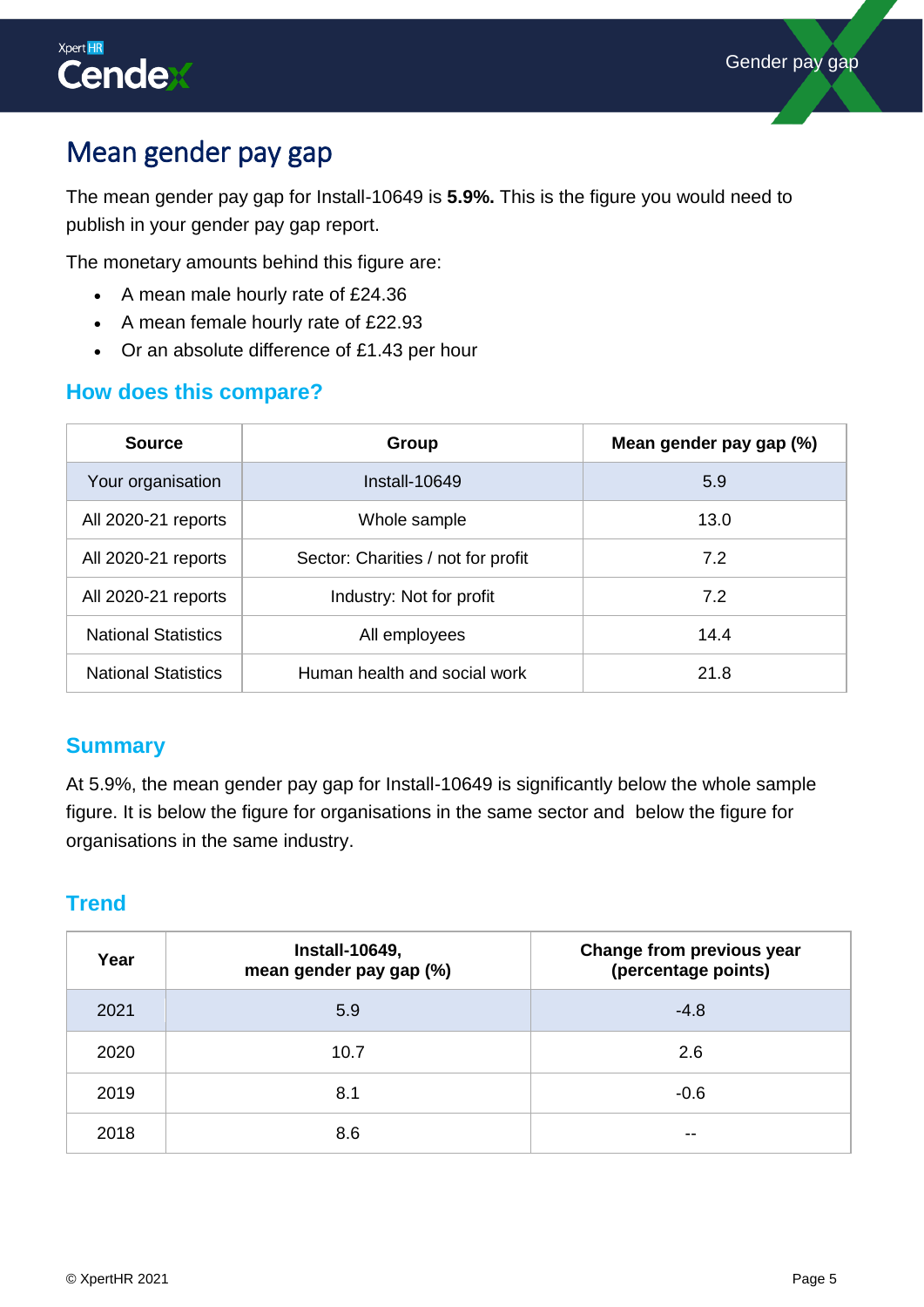## Median gender pay gap

The median gender pay gap for Install-10649 is **2.9%**. This is the figure you would need to publish in your gender pay gap report.

The monetary amounts behind this figure are:

- A median male hourly rate of £21.84
- A median female hourly rate of £21.22
- Or an absolute difference of £0.63 per hour

### **How does this compare?**

| <b>Source</b>              | Group                              | Median gender pay gap (%) |
|----------------------------|------------------------------------|---------------------------|
| Your organisation          | Install-10649                      | 2.9                       |
| All 2020-21 reports        | Whole sample                       | 10.1                      |
| All 2020-21 reports        | Sector: Charities / not for profit | 3.3                       |
| All 2020-21 reports        | Industry: Not for profit           | 3.3                       |
| <b>National Statistics</b> | All employees                      | 15.4                      |
| <b>National Statistics</b> | Human health and social work       | 15.8                      |

### **Summary**

At 2.9%, the median gender pay gap for Install-10649 is significantly below the whole sample figure. It is below the figure for organisations in the same sector and below the figure for organisations in the same industry.

<span id="page-5-0"></span>

| Year | <b>Install-10649,</b><br>median gender pay gap (%) | Change from previous year<br>(percentage points) |
|------|----------------------------------------------------|--------------------------------------------------|
| 2021 | 2.9                                                | $-0.4$                                           |
| 2020 | 3.3                                                | 0.5                                              |
| 2019 | 2.8                                                | $-4.6$                                           |
| 2018 | 7.4                                                | --                                               |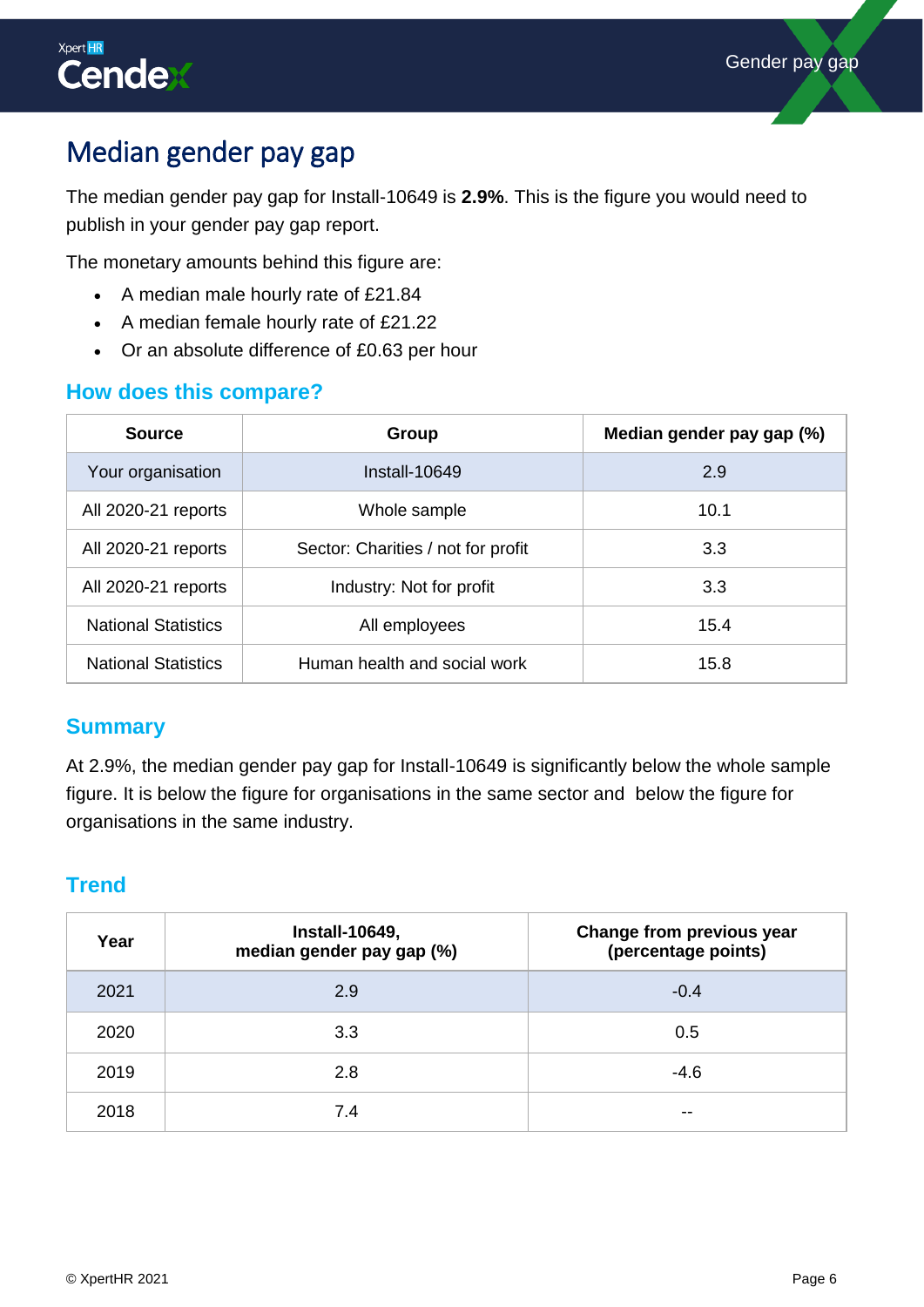

### Mean gender bonus gap

The mean gender bonus gap for Install-10649 is **--%**. This is the figure you would need to publish in your gender pay gap report.

The monetary amounts behind this figure are:

- A mean annual male bonus of --
- A mean annual female bonus of --
- Or an absolute difference of --

### **How does this compare?**

| Group                      | Mean gender bonus gap              | Mean gender bonus gap (%) |
|----------------------------|------------------------------------|---------------------------|
| Your organisation          | Install-10649                      |                           |
| All 2020-21 reports        | Whole sample                       | 34.3                      |
| All 2020-21 reports        | Sector: Charities / not for profit | 17.9                      |
| All 2020-21 reports        | Industry: Not for profit           | 17.9                      |
| <b>National Statistics</b> | All employees                      | 66.8                      |
| <b>National Statistics</b> | Human health and social work       | -                         |

### **No bonus data supplied.**

### **Summary**

At --%, the mean gender annual bonus gap for Install-10649 is [not available] the whole sample figure. It is [not available] the figure for organisations in the same sector and [not available] the figure for organisations in the same industry.

<span id="page-6-0"></span>

| Year | <b>Install-10649,</b><br>mean gender bonus gap (%) | Change from previous year<br>(percentage points) |
|------|----------------------------------------------------|--------------------------------------------------|
| 2021 | $\qquad \qquad \cdots$                             | $\qquad \qquad \blacksquare$                     |
| 2020 | $- -$                                              | --                                               |
| 2019 | $- -$                                              | --                                               |
| 2018 | --                                                 | --                                               |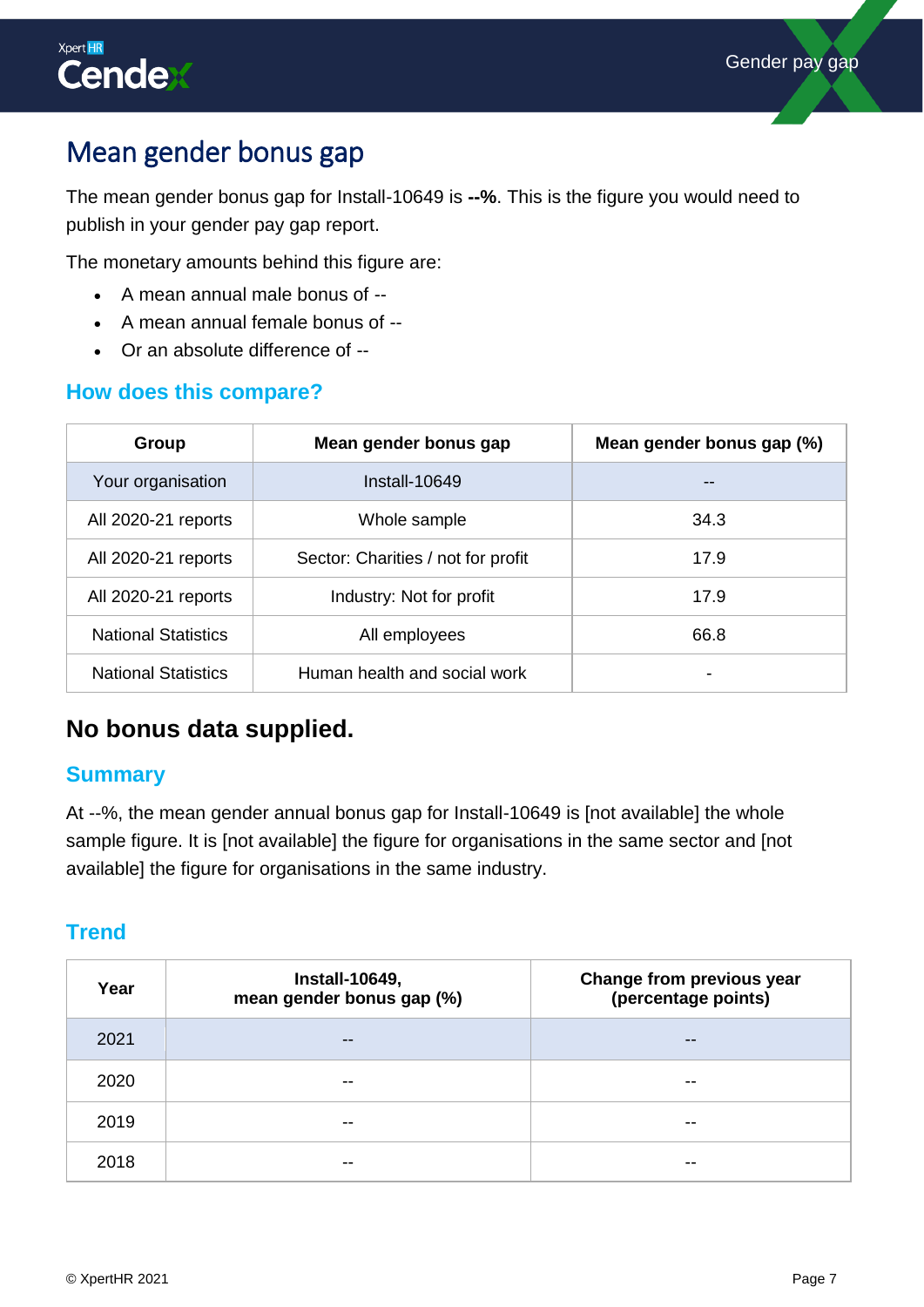

### Median gender bonus gap

The median gender bonus gap for Install-10649 is **--%**. This is the figure you would need to publish in your gender pay gap report.

The monetary amounts behind this figure are:

- A median annual male bonus of --
- A median annual female bonus of --
- Or an absolute difference of --

### **How does this compare?**

| <b>Source</b>              | Group                              | Median gender bonus gap (%) |
|----------------------------|------------------------------------|-----------------------------|
| Your organisation          | Install-10649                      |                             |
| All 2020-21 reports        | Whole sample                       | 18.7                        |
| All 2020-21 reports        | Sector: Charities / not for profit | 0.0                         |
| All 2020-21 reports        | Industry: Not for profit           | 0.0                         |
| <b>National Statistics</b> | All employees                      | 42.7                        |
| <b>National Statistics</b> | Human health and social work       | -                           |

### **No bonus data supplied.**

### **Summary**

At --%, the median gender annual bonus gap for Install-10649 is [not available] the whole sample figure. It is [not available] the figure for organisations in the same sector and [not available] the figure for organisations in the same industry.

<span id="page-7-0"></span>

| Year | <b>Install-10649,</b><br>median gender bonus gap (%) | Change from previous year<br>(percentage points) |
|------|------------------------------------------------------|--------------------------------------------------|
| 2021 | $- -$                                                | $- -$                                            |
| 2020 | $- -$                                                | $- -$                                            |
| 2019 | --                                                   | $- -$                                            |
| 2018 | --                                                   | --                                               |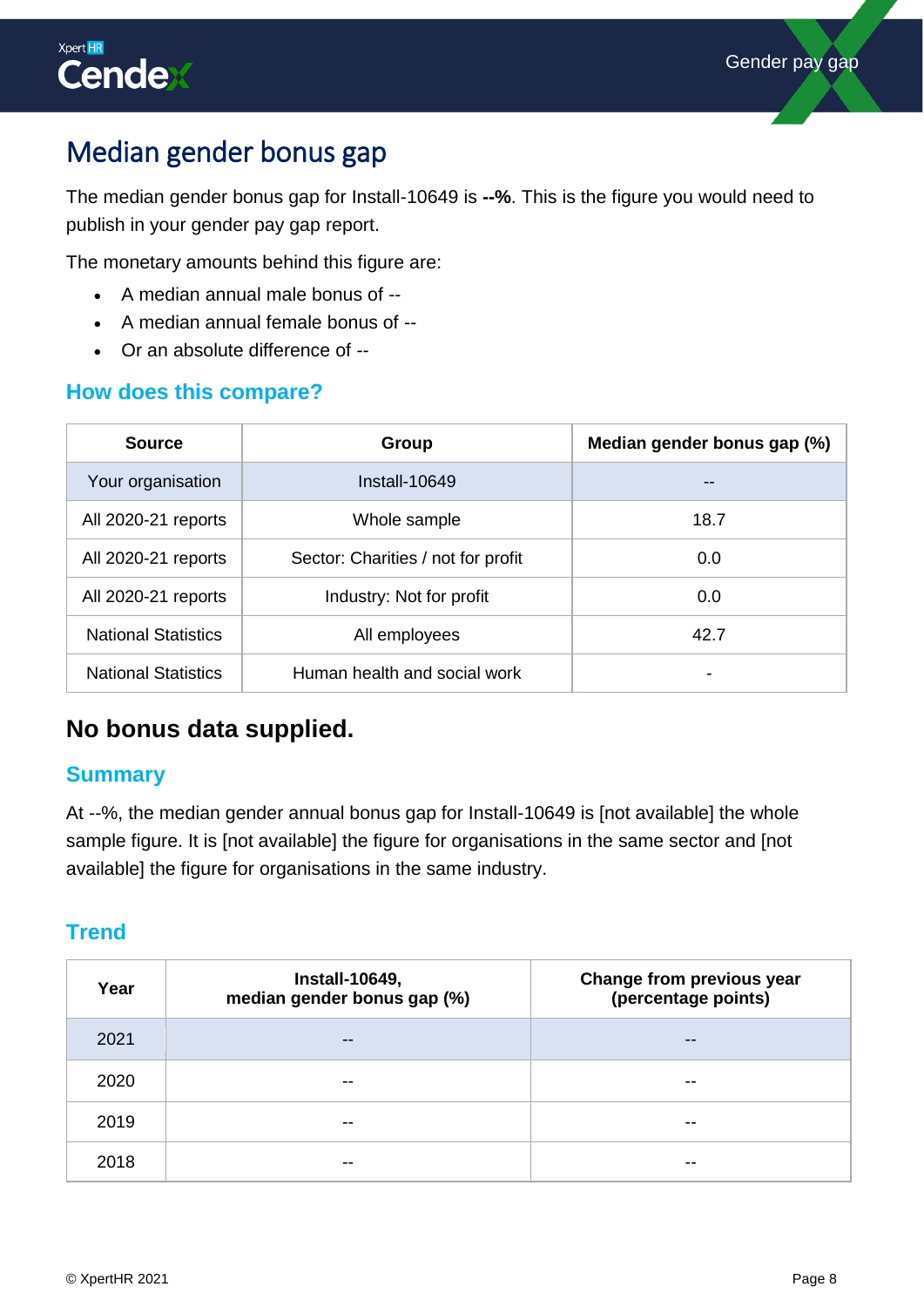

## Your benchmarks: proportion of men and women receiving a bonus

The proportion of male employees in Install-10649 receiving a bonus is **0.0%**

The proportion of female employees in Install-10649 receiving a bonus is **0.0%**

These are the figure you would need to publish in your gender pay gap report.

### **How does this compare?**

| Group                              | Males with bonus (%) | Females with bonus (%) |
|------------------------------------|----------------------|------------------------|
| $Install-10649$                    | 0.0                  | 0.0                    |
| Whole sample                       | 20.7                 | 19.0                   |
| Sector: Charities / not for profit | 0.0                  | 0.0                    |
| Industry: Not for profit           | 0.0                  | 0.0                    |

### **No bonus data supplied.**

### **Summary**

At 0.0%, the proportion of men receiving a bonus in Install-10649 is [not available] the whole sample figure. At 0.0%, the proportion of women receiving a bonus is [not available] the whole sample figure.

<span id="page-8-0"></span>

| Year | <b>Males with</b><br>bonus $(\%)$ | <b>Change from</b><br>previous year | <b>Females with</b><br>bonus $(\%)$ | <b>Change from</b><br>previous year |
|------|-----------------------------------|-------------------------------------|-------------------------------------|-------------------------------------|
| 2021 | 0.0                               | 0.0                                 | 0.0                                 | 0.0                                 |
| 2020 | 0.0                               | 0.0                                 | 0.0                                 | 0.0                                 |
| 2019 | 0.0                               | 0.0                                 | 0.0                                 | 0.0                                 |
| 2018 | 0.0                               | $- -$                               | 0.0                                 | $- -$                               |